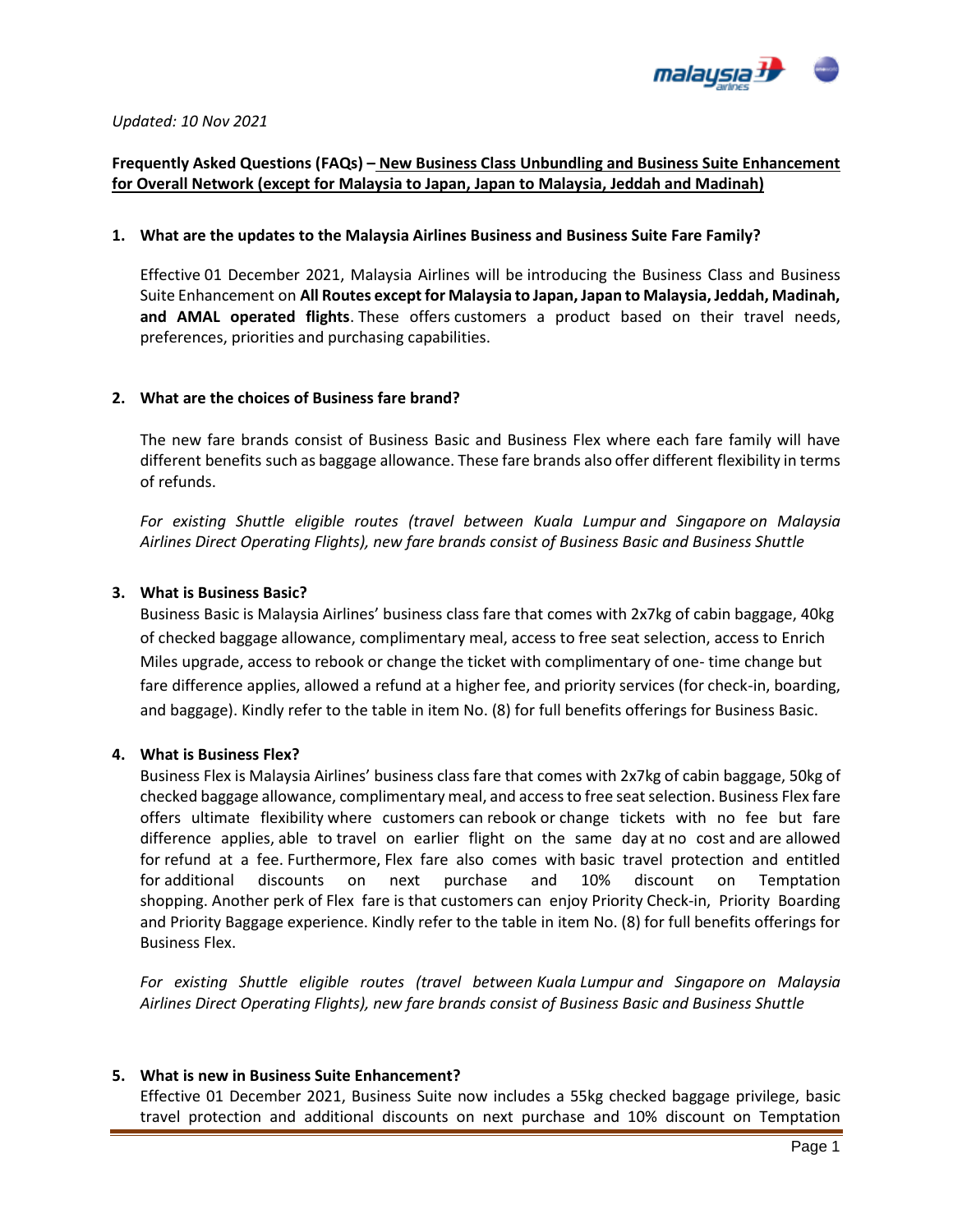

shopping. All other attributes remain unchanged from current Business Suite offerings. Kindly refer to the table in item No. (8) for full benefits offerings for *Business Suites*.

#### **6. When will this take effect?**

The new Business Class and Business Suite Enhancement will take effect on 01 December 2021.

### **7. Why did Malaysia Airlines introduce the Business Class Enhancement?**

The Business Class Enhancement offers a more personalized choice for passengers based on their individual travel needs and preferences as well as offers greater travel flexibility.

#### **8. How does the Business and Business Suite Enhancement work?**

Each passenger would have the option to choose the family brand that fits their travel needs as it consists of different attributes. The Fare Family benefits are as follows:

| <b>Family Brand</b> | <b>Business Basic</b>                                                                                                                                                                                                                                                         | <b>Business Flex</b>                                                                                                                                                                                                                                                                                                              | <b>Business Suite</b>                                                                                                                                                                                                                                                                            |  |
|---------------------|-------------------------------------------------------------------------------------------------------------------------------------------------------------------------------------------------------------------------------------------------------------------------------|-----------------------------------------------------------------------------------------------------------------------------------------------------------------------------------------------------------------------------------------------------------------------------------------------------------------------------------|--------------------------------------------------------------------------------------------------------------------------------------------------------------------------------------------------------------------------------------------------------------------------------------------------|--|
| <b>Benefits</b>     | Ancillary                                                                                                                                                                                                                                                                     |                                                                                                                                                                                                                                                                                                                                   |                                                                                                                                                                                                                                                                                                  |  |
|                     | ✓<br>Cabin Baggage up to<br>2x7kg<br><b>Complimentary Meal</b><br>✓<br>Checked baggage 40kg<br>✓<br>Free seat selection<br>✓<br>Complimentary Lounge<br>✓<br>No Basic Travel<br>×<br>Protection<br>No 10% off next<br>×<br>purchase<br>No 10% off Temptation<br>×<br>discount | Cabin Baggage up to<br>✓<br>2x7kg<br><b>Complimentary Meal</b><br>✓<br>Checked baggage 50kg<br>$\checkmark$<br>Free seat selection<br>✓<br>Complimentary Lounge<br>✓<br><b>Basic Travel Protection</b><br>✓<br>(For POO MY & SG only)<br>10% off next purchase*<br>$\checkmark$<br>10% off Temptation<br>$\checkmark$<br>shopping | ✓<br>Cabin Baggage up to<br>2x7kg<br><b>Complimentary Meal</b><br>✓<br>Checked baggage 55kg<br>✓<br>Free seat selection<br>✓<br>Complimentary Lounge<br>✓<br><b>Basic Travel Protection</b><br>✓<br>(For POO MY & SG only)<br>10% off next purchase*<br>✓<br>10% off Temptation<br>✓<br>shopping |  |
|                     | Fare rules                                                                                                                                                                                                                                                                    |                                                                                                                                                                                                                                                                                                                                   |                                                                                                                                                                                                                                                                                                  |  |
|                     | ✓<br>Rebooking: 1X Free<br>Change fee + fare<br>difference<br>Refund at a higher fee<br>$\checkmark$<br>No flexibility to travel<br>×<br>earlier on day of travel                                                                                                             | Rebooking: Fare<br>✓<br>difference only<br>Refund at a fee<br>$\checkmark$<br>Flexibility to travel earlier<br>✓<br>on day of travel (subject<br>to availability)                                                                                                                                                                 | Rebooking: Fare<br>✓<br>difference only<br>Refund at a fee<br>✓<br>Flexibility to travel<br>✓<br>earlier on day of travel<br>(subject to availability)                                                                                                                                           |  |
|                     | Operational                                                                                                                                                                                                                                                                   |                                                                                                                                                                                                                                                                                                                                   |                                                                                                                                                                                                                                                                                                  |  |
|                     | Priority check-in<br>✓<br>Priority boarding<br>Priority baggage                                                                                                                                                                                                               | Priority check-in<br>✓<br>Priority boarding<br>Priority baggage<br>✓                                                                                                                                                                                                                                                              | Priority check-in<br>✓<br>Priority boarding<br>✓<br>✓<br>Priority baggage                                                                                                                                                                                                                        |  |

*\*Business Flex & Business Suite Passenger gets to enjoy 10% discount for next purchase made via IBE.*

*Note :* 

*1. Operation of lounge/lounge access is subject to local station/government regulations in regard to Covid-19*

*2. MH may in its sole discretion to adjust attributes as tabled above at any time without further notice*

# **Changes to the Business Fare Structure of MH Shuttle for travels between KUL & SIN v.v. on MH Operating Direct Flights**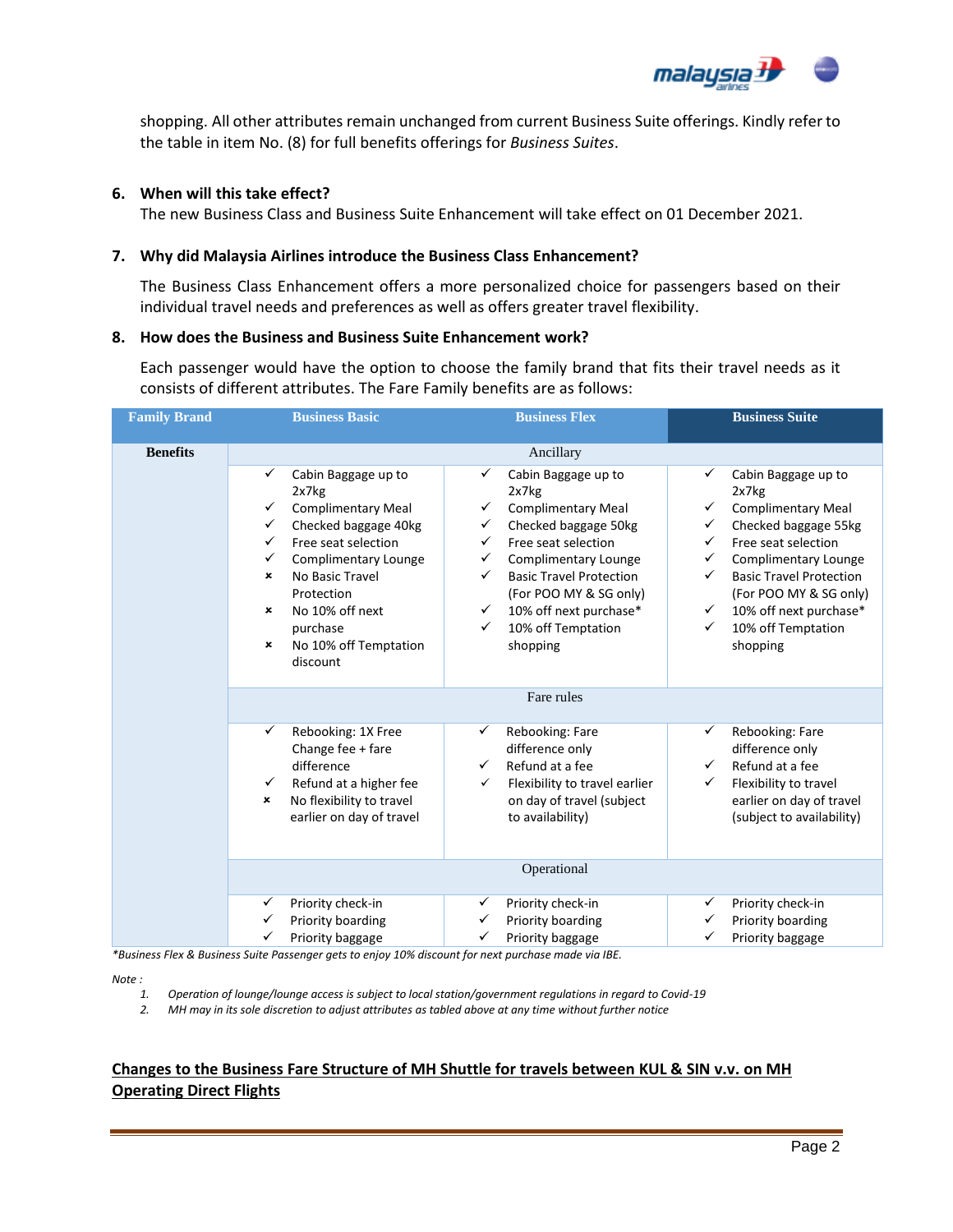

The new Business fare options for travel between **KUL & SIN v.v.** on MH Direct Operating Flights consists of **Business Basic** and **Business Shuttle**. Newly added attributes for Shuttle are :

- Check-in baggage allowance increased to 50KG
- Flexibility to travel earlier on day of travel on either MH or FY Operating flights (subject to availability
- 10% discount on next purchase made via Malaysia Airlines Website.
- 10% discount on Temptation shopping
- Basic Travel Protection

| <b>Family Brand</b> | <b>Business Basic</b>                                                                                                                                                                                                                                                                                              | <b>Business Shuttle</b>                                                                                                                                                                                                                                                                                 |  |  |
|---------------------|--------------------------------------------------------------------------------------------------------------------------------------------------------------------------------------------------------------------------------------------------------------------------------------------------------------------|---------------------------------------------------------------------------------------------------------------------------------------------------------------------------------------------------------------------------------------------------------------------------------------------------------|--|--|
| <b>Benefits</b>     | Ancillary                                                                                                                                                                                                                                                                                                          |                                                                                                                                                                                                                                                                                                         |  |  |
|                     | $\checkmark$<br>Cabin Baggage up to 2x7kg<br><b>Complimentary Meal</b><br>Checked baggage 40kg<br>✓<br>Free seat selection (available for MH<br>✓<br>operated flight only)<br>Complimentary Lounge<br>✓<br>No Basic Travel Protection<br>×<br>No 10% off next purchase<br>×<br>No 10% off Temptation shopping<br>× | $\checkmark$<br>Cabin Baggage up to 2x7kg<br><b>Complimentary Meal</b><br>Checked baggage 50kg<br>✓<br>Free seat selection (available for MH<br>operated flight only)<br>Complimentary Lounge<br>✓<br><b>Basic Travel Protection</b><br>10% off next purchase*<br>✓<br>10% off Temptation shopping<br>✓ |  |  |
|                     |                                                                                                                                                                                                                                                                                                                    | <b>Fare Rules</b>                                                                                                                                                                                                                                                                                       |  |  |
|                     | Rebooking: 1X Free Change fee + fare<br>✓<br>difference<br>Refund at a higher fee<br>✓<br>No flexibility to travel earlier on day of<br>×<br>travel                                                                                                                                                                | Rebooking: Fare difference only<br>✓<br>Refund at a fee<br>✓<br>Flexibility to travel earlier on day of travel on<br>✓<br>either MH or FY operating flights (subject to<br>availability)                                                                                                                |  |  |
|                     | Operational                                                                                                                                                                                                                                                                                                        |                                                                                                                                                                                                                                                                                                         |  |  |
|                     | Priority check-in<br>✓<br>Priority boarding<br>✓<br>Priority baggage                                                                                                                                                                                                                                               | Priority check-in<br>✓<br>Priority boarding<br>✓<br>Priority baggage                                                                                                                                                                                                                                    |  |  |

*\*Business Flex & Business Shuttle Passenger gets to enjoy 10% discount for next purchase made via IBE.*

*Note:*

- *1. Operation of lounge is subject to local airport/government regulations in regard to Covid-19.*
- *2. MH may in its sole discretion to adjust attributes as tabled above at any time without further notice*
- **9. What if MH Business Shuttle fare passenger choose to travel earlier on day of travel on FY operating flight (go show on FY)?**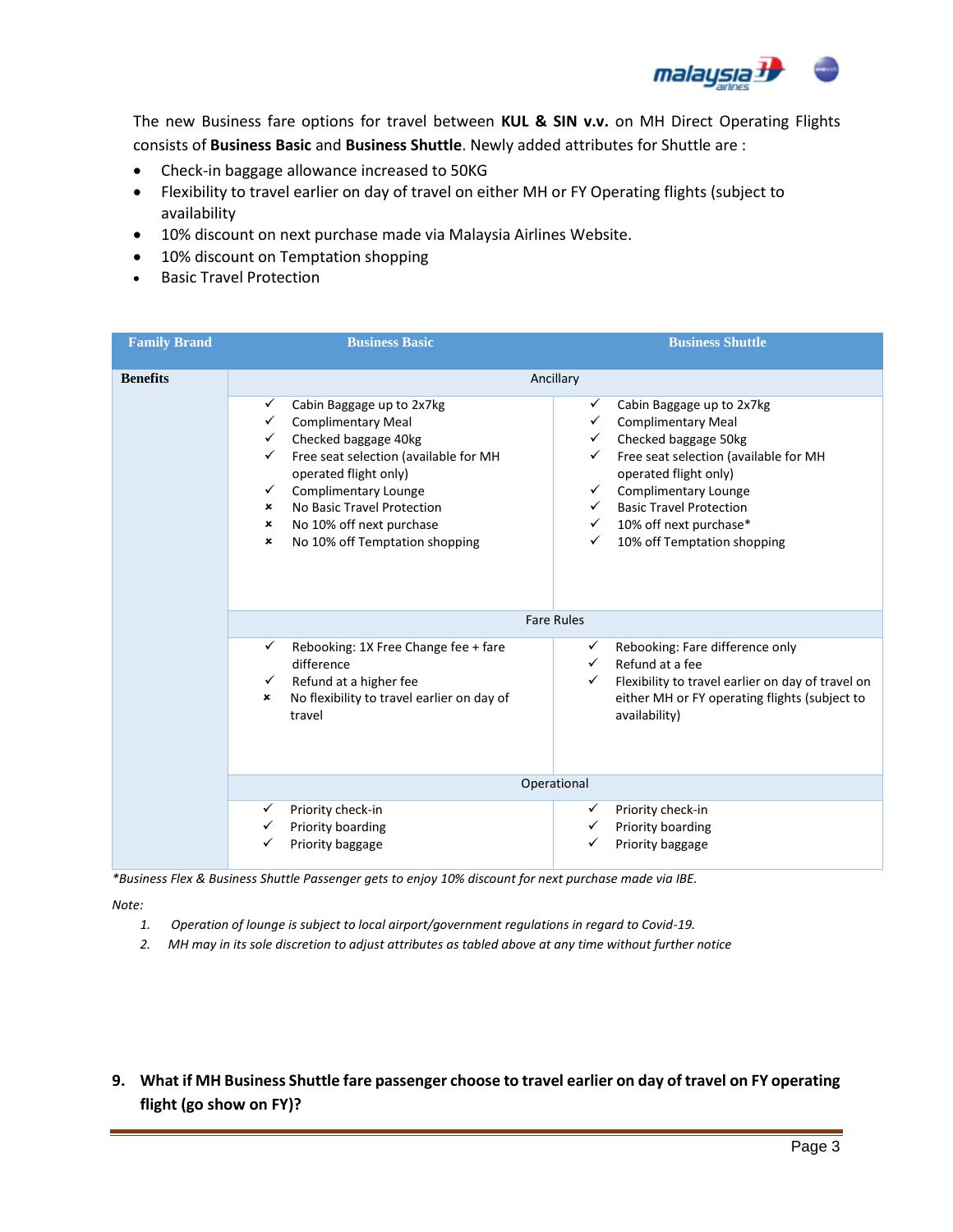

MH Passenger (holding 232 confirmed ticket) must call MH Contact Center / ATO / CTO for rebooking at least 2 hours before flight departure on earlier flight within the same day due to different airport location for departure.

# **10. What is the applicable infant fare and respective entitled free baggage allowance (FBA) on Business fare families?**

The infant fare is 10% of the applicable adult fare on all Business fare families and is entitled to 10 kg FBA for Business Basic and Business Flex fare families respectively.

# **11. What if I had booked my flight and had been ticketed before 01 December 2021 for travel on/after 01 December 2021?**

You are still entitled to the benefits and offerings stated on the purchased ticket T&C issued prior to 01 December 2021. However, if changes were made to the tickets and presented for reissuance on/after 01 December 2021, the following conditions apply:

- $\circ$  Fully unutilized New Business Class and Business Suite Enhancement attributes will be applied (except on refund criteria which will remain as per the current process).
- o Partially utilized Fare rules and attributes will follow as per current practice, i.e. historical fare T&C will be remained while new baggage allowance shall be applied

# **12. Does Business Class and Business Suite Enhancement apply to all MH destinations?**

Yes. This applies to all MH operating flights for domestic and international destinations except for Malaysia to Japan, Japan to Malaysia, Jeddah, Madinah and AMAL operated flights.

# **13. Does Business Class and Business Suite Enhancement apply to passengers travelling from Japan to other MH international destinations?**

Yes, this applies to all passengers travelling from Japan to all other MH International Destinations (on MH operating flights only)

# **14. How do I know if the new Business fare family benefits apply to my connecting flights?**

| From/To                                                                                         | To / From                                                                                                 | <b>Connecting Flights</b>                             | <b>FBA</b>                                       |
|-------------------------------------------------------------------------------------------------|-----------------------------------------------------------------------------------------------------------|-------------------------------------------------------|--------------------------------------------------|
| Korea / Australia and<br>New Zealand / UK /<br>Greater China / South<br>Asia / ASEAN / Domestic | Korea / Australia and<br>New Zealand / UK /<br>Greater China / South<br>Asia / ASEAN /<br><b>Domestic</b> | Both sectors on the<br>same or separate MH<br>tickets | <b>New benefits</b><br>apply for both<br>sectors |

Please refer to the Table below to determine the fare family benefits: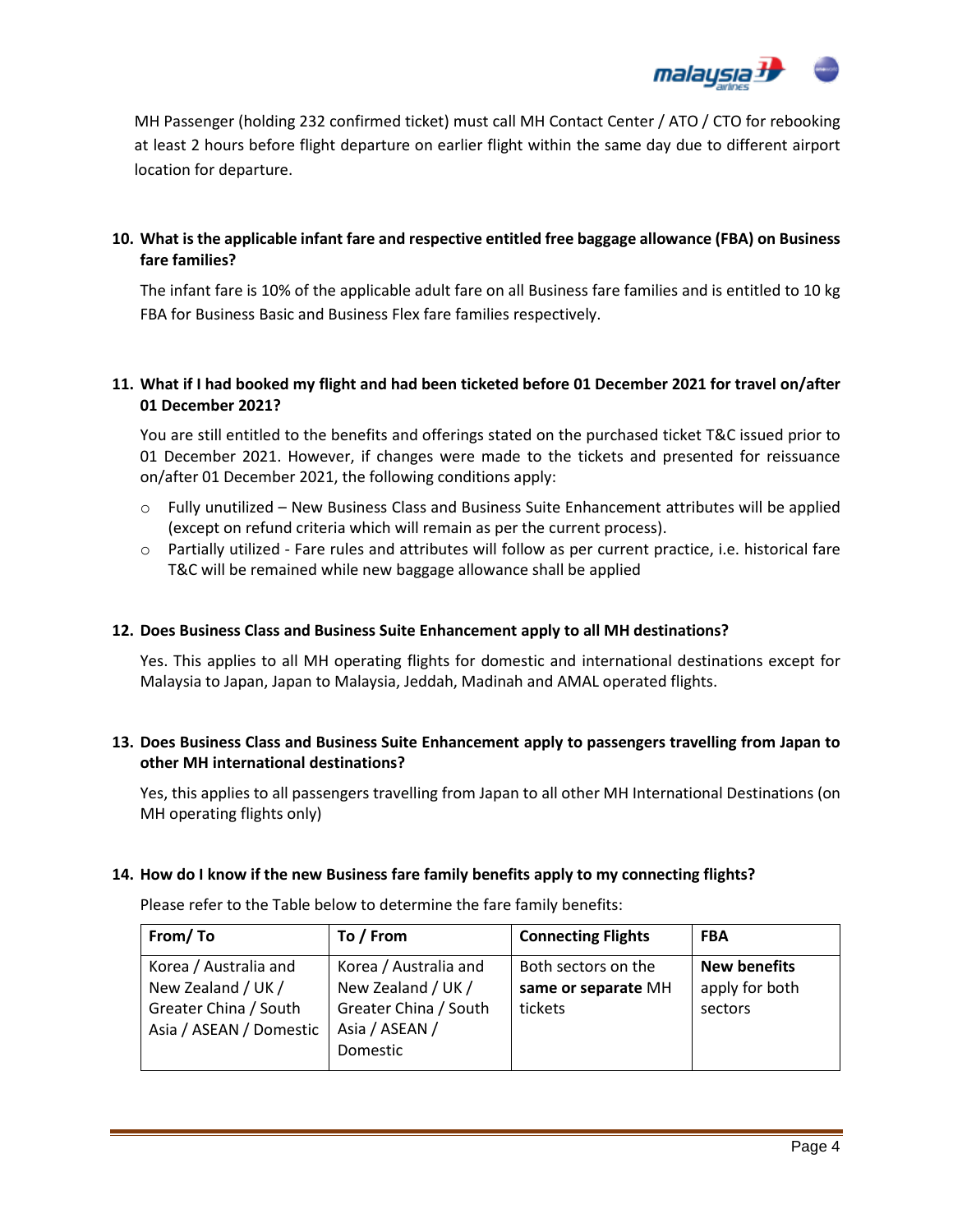

| Malaysia Domestic to<br>Japan | Japan to Malaysia<br>Domestic | Both sectors on the<br>same MH tickets | No changes on<br>benefits for both                                                            |
|-------------------------------|-------------------------------|----------------------------------------|-----------------------------------------------------------------------------------------------|
| <b>Example:</b>               | Example:                      |                                        | sectors                                                                                       |
| (same ticket)                 | (same ticket)                 |                                        | Example:                                                                                      |
| <b>PEN-KUL</b>                | <b>NRT-KUL</b>                |                                        | <b>NRT-PEN v.v will</b><br>be on old benefits                                                 |
| <b>KUL-NRT</b>                | <b>KUL-PEN</b>                |                                        |                                                                                               |
| Malaysia Domestic to<br>Japan | Japan to Malaysia<br>Domestic | Both sectors on<br>separate MH tickets | <b>New benefits</b><br><b>ONLY</b> apply to<br>Domestic sector                                |
| <b>Example:</b>               | <b>Example:</b>               |                                        |                                                                                               |
| <b>PEN-KUL (one ticket)</b>   | <b>NRT-KUL (one ticket)</b>   |                                        | <b>Example:</b>                                                                               |
| <b>KUL-NRT (one ticket)</b>   | <b>KUL-PEN</b> (one ticket)   |                                        | <b>NRT-KUL v.v will</b><br>be on old benefits<br>while KUL-PEN v.v<br>will on new<br>benefits |
| International/Japan           | Japan/International           | Both sectors on the                    | <b>New benefits</b>                                                                           |
| <b>Example:</b>               | <b>Example:</b>               | same MH tickets                        | apply for both<br>sectors                                                                     |
| (same ticket)                 | (same ticket)                 |                                        | <b>Example:</b>                                                                               |
| <b>LHR-KUL</b>                | <b>NRT-KUL</b>                |                                        | <b>NRT-LHR v.v will</b>                                                                       |
| <b>KUL-NRT</b>                | <b>KUL-LHR</b>                |                                        | be on new<br>benefits                                                                         |
| International/Japan           | Japan/International           | Both sectors on                        | <b>New benefits</b>                                                                           |
| <b>Example:</b>               | <b>Example:</b>               | separate MH tickets                    | <b>ONLY</b> apply to<br>International                                                         |
| <b>LHR-KUL (one ticket)</b>   | <b>NRT-KUL (one ticket)</b>   |                                        | sector                                                                                        |
| <b>KUL-NRT (one ticket)</b>   | <b>KUL-LHR (one ticket)</b>   |                                        | <b>Example:</b>                                                                               |
|                               |                               |                                        | NRT-KUL v.v will<br>be on old benefits<br>while KUL-LHR v.v<br>will be on new<br>benefits     |

# **15. Does Enrich Elite Status members (Silver/Gold/Platinum) and** one**world Top Tiers receive the benefit of Extra Baggage Allowance for Business Basic?**

Yes, Enrich and **one**world tier benefits remain the same based on their respective tier entitlement.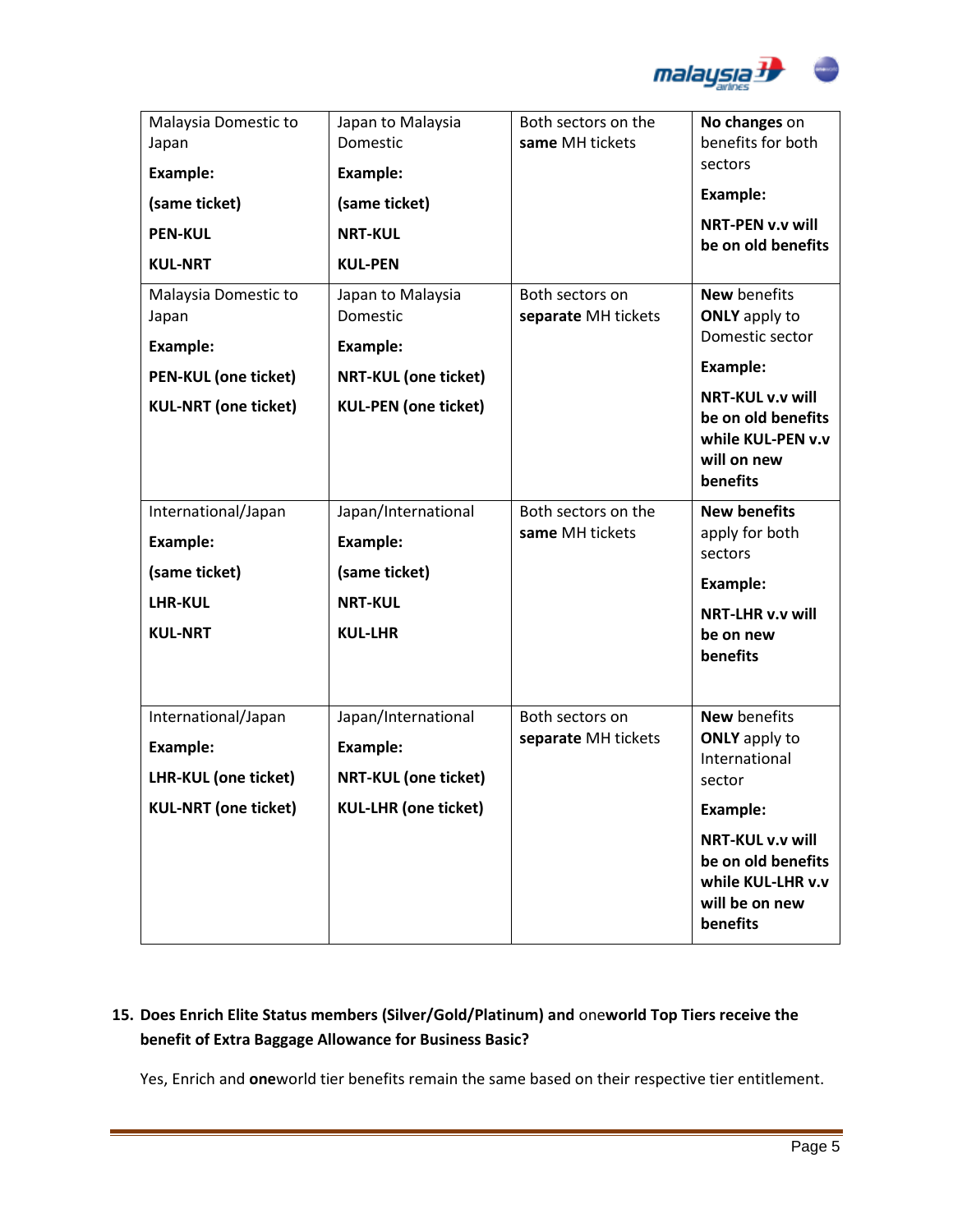

### **16. Are Enrich and** one**world members entitled for the extra baggage allowances?**

Yes, Enrich members are entitled to additional baggage allowance based on their membership tiers for travel on pure Malaysia Airlines operated flights.

**Enrich Platinum** – 100% extra baggage allowance on top of their travel entitlement **Enrich Gold** - 50% extra baggage allowance on top of their travel entitlement. **Enrich Silver** – 5 kg extra baggage allowance on top of their travel entitlement

Below is the additional free baggage allowance entitlement for the applicable Economy HFF:

| <b>Enrich Tiers</b> | <b>Business Basic</b> | <b>Business Flex/Business</b> | <b>Business Suite</b> |
|---------------------|-----------------------|-------------------------------|-----------------------|
|                     |                       | <b>Shuttle</b>                |                       |
| Platinum (+100%)    | $40kg + 40kg = 80kg$  | $50kg + 50kg = 100kg$         | $55kg + 55kg = 110kg$ |
| Gold (+50%)         | $40kg + 20kg = 60kg$  | $50kg + 25kg = 75kg$          | $55kg + 28kg = 83kg$  |
| Silver (+5kg)       | $40kg + 5kg = 5kg$    | $50kg + 5kg = 55kg$           | $55kg + 5kg = 60kg$   |

**one**world top tier (Ruby/Sapphire and Emerald) members will be eligible for extra baggage allowance according to **one**world benefits.

Members may visit the https://www.oneworld.com > travel-benefits

| oneworld Tiers   | <b>Business Basic</b>                         | <b>Business Flex/Business</b><br><b>Shuttle</b> | <b>Business Suite</b> |
|------------------|-----------------------------------------------|-------------------------------------------------|-----------------------|
| Emerald (+20kg)  | $40kg + 20kg = 60kg$                          | $50kg + 20kg = 70kg$                            | $55kg + 20kg = 75kg$  |
| Sapphire (+15kg) | $40kg + 15kg = 55kg$                          | $50kg + 15kg = 65kg$                            | $55kg + 15kg = 70kg$  |
| Ruby             | As purchased on Business Class/Business Suite |                                                 |                       |

# **17. If I buy a Business Flex or Business Suites Ticket using Enrich Points Redemption, am I entitled for the 10% Off next purchase discount?**

Yes, you will receive the 10% off coupon code via e-mail and you may use it on the next normal flex fare ticket purchase made on Malaysia Airlines Website. The coupon code is not applicable for redemption tickets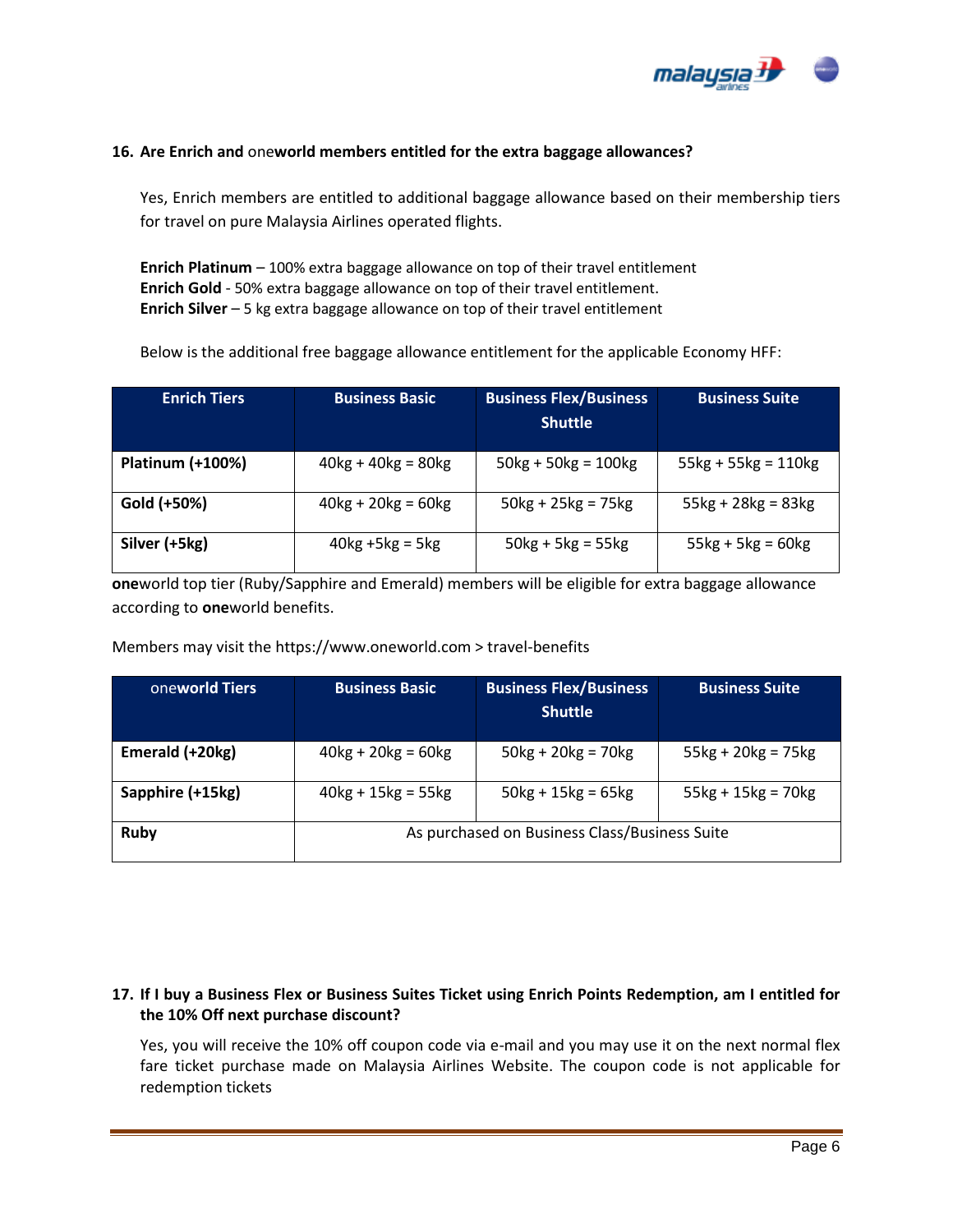

#### **18. Does the cabin baggage weight remain the same?**

Yes, cabin baggage weight remains unchanged at 2X7KG.

### **19. Can I still collect Enrich miles on all the Fare Families?**

Yes, Enrich accrual points remain the same.

### **20. What is included in the Basic Travel Protection?**

Basic Travel Protection is applicable only if your Point of Origin (POO) is from Malaysia (MY) and Singapore (SG). The full details of the policy's coverage can be referred via this link: [https://mhinsure.malaysiaairlines.com/en-my/basictravelprotection.](https://mhinsure.malaysiaairlines.com/en-my/basictravelprotection)

### **21. Is Basic Travel Protection auto signed up?**

Yes. Basic Travel Protection is auto signed up once you purchase Economy Flex/Business Flex/Business Shuttle/Business Suite.

### **22. How can I claim the Basic Travel Protection when I need it?**

You may directly contact the travel protection party. Contact details are available via this link [https://mhinsure.malaysiaairlines.com/en-my/contact-us.](https://mhinsure.malaysiaairlines.com/en-my/contact-us)

# **23. What is 10% off next purchase for Business Flex/Shuttle & Business Suite?**

It is a 10% discount available for your next Business Flex/Shuttle or Business Suite purchase when you book via www.malaysiaairlines.com. Refer to 10% off Next Purchase Discount FAQ for full details.

#### **24. How does 10% off next purchase work?**

You will receive a discount coupon code once your booking is confirmed/ticketed via email.

#### **25. How does 10% off Temptation shopping work?**

You will receive a discount coupon code once your booking is confirmed/ticketed via email.

#### **26. What are the priority services and are there any changes on these attributes?**

Priority services remain unchanged for all Business class and Business Suite customers, and they include the following:

- A) Priority Check-In Counters
- B) Priority boarding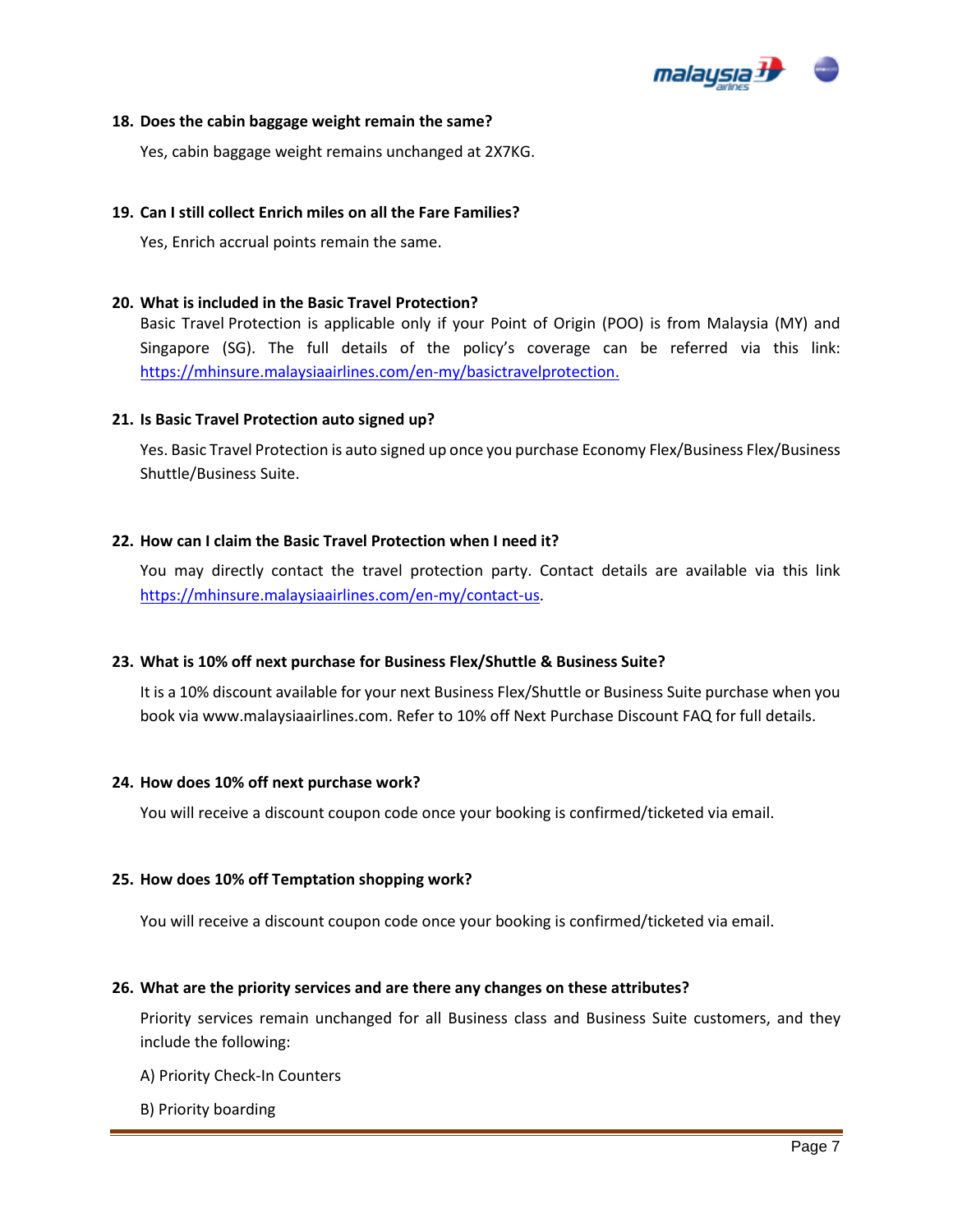

C) Priority baggage for rapid retrieval of baggage upon arrival

### **27. Where can I find out more on Malaysia Airlines' Fare Families?**

Please visit malaysiaairlines.com, our trade partners' websites and local travel agents or contact Malaysia Airlines Call Centre.

### **Business Flex/Shuttle and Business Suite Tickets: Eligibility of 10% Discount via Promo Code**

### **Q1: Who is eligible for the promo code?**

A: Only for customers who purchased Malaysia Airlines Business Flex/Shuttle or Business Suite tickets on malaysiaairlines.com or Malaysia Airlines mobile app.

### **Q2: What does the promo code offer?**

A: The promo code gives customers a 10% discount on their next Business Flex/Shuttle or Business Suite purchase.

### **Q3: I've made a booking for 5 passengers. How many promo codes will I receive?**

A: There will be only one (1) promo code given for each booking, regardless of the number of passengers. This promo code will work for any number of pax in the next booking provided it is all done under one PNR Booking.

# **Q4: Will I get the promo code if I make a booking via a travel agent or Malaysia Airlines Contact Centre?**

A: No, the promo code offer is only applicable for purchases made via Malaysia Airlines website and mobile app.

# **Q5: Will I get the promo code if my booking was made via MHexplorer or any other special partnership and promotional campaign?**

A: Yes, purchase of Business Flex/Shuttle or Business Suite tickets made via these platforms will be eligible for the promo code. However, redemption of the promo code can only be made via malaysiaairlines.com or Malaysia Airlines mobile app.

# **Q6: Will I get the promo code if I purchased Business Flex/Shuttle or Business Suite for one way only?**

A: Yes, all Business Flex/Shuttle or Business Suite tickets will be eligible for the promo code even if it's only for one way. However, for redemption, only a return Business Flex/Shuttle or Business Suite ticket will activate the promo code.

# **Q7: Will the promo code work for infant and child as well?**

A: Yes, the promo code will be valid for all passenger categories (Infant, Child, Adult). However, only one (1) promo code of 10% can be inserted during redemption and it will be applicable for all pax in that booking.

# **Q8: Will I be eligible for another promo code if I make my next Business Flex/Shuttle or Business Suite purchase using the promo code given?**

A: Yes, a new promo code will be provided for 10% off on your next flight purchase whenever a Business Flex/Shuttle or Business Suite ticket is booked.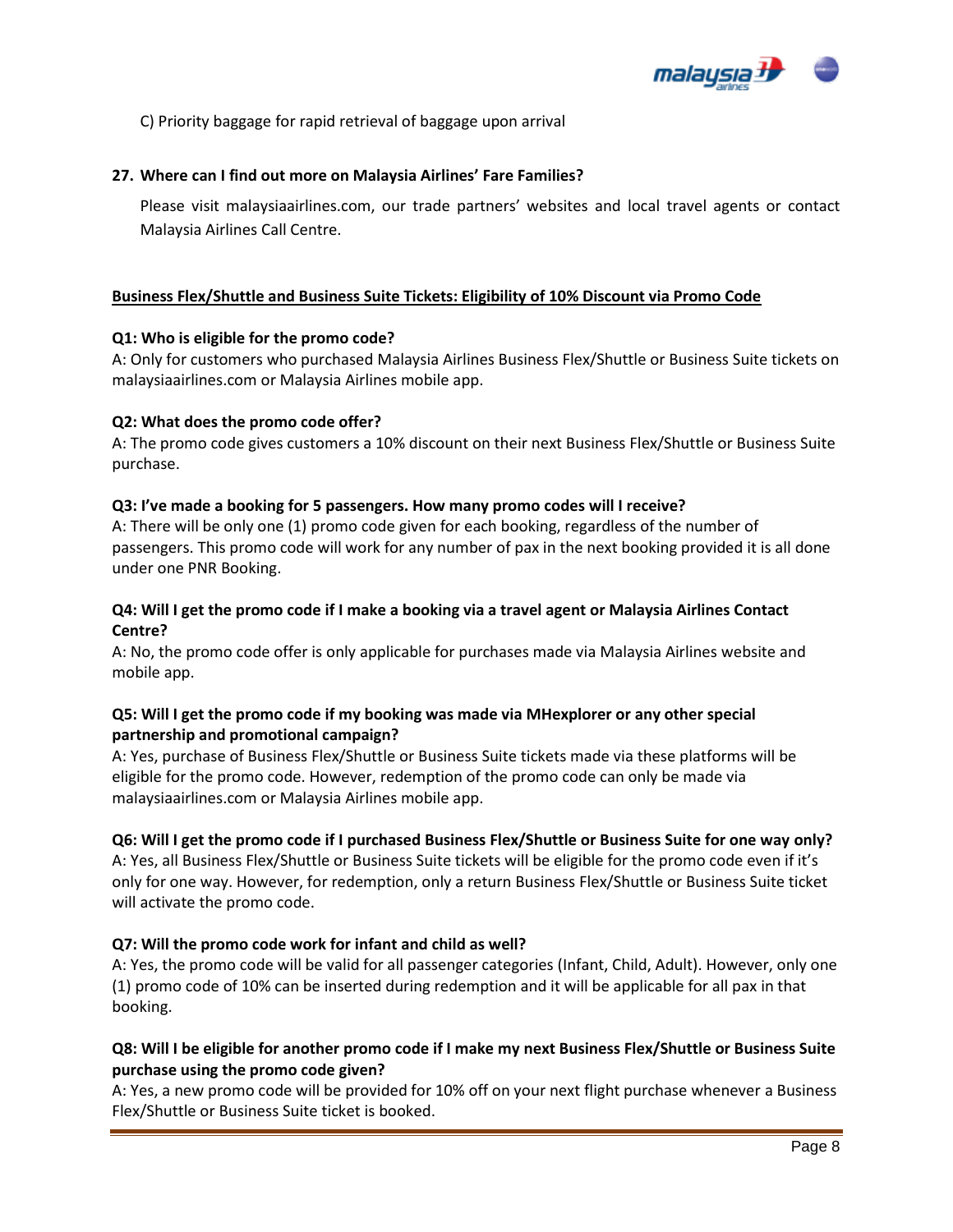

# **Q9: My original ticket was not a Business Flex/Shuttle or Business Suite ticket, but I've since rebooked and change it to Business Flex/Shuttle or Business Suite. Am I eligible for the 10% discount?**

A: Yes, a promo code will be given for tickets that have been reissued and changed from Business Basic to Business Flex/Shuttle or Business Suite.

# **Q10: If I buy a Business Flex/Shuttle or Business Suites ticket using Enrich Points redemption, am I entitled for the 10% Off next flight purchase?**

A: Yes, you will receive the 10% off coupon code via e-mail and you may use it on the next normal Flex/Shuttle fare ticket purchase (The coupon code is not applicable for redemption ticket).

### **Promo Code Redemption**

### **Q11: How will I receive the promo code?**

A: The promo code will be emailed to the eligible customer within 24 hours after a booking is made.

### **Q12: How do I redeem/use the promo code to make my booking?**

A: Just insert the promo code during your next ticket purchase on malaysiaairlines.com or Malaysia Airlines mobile app.

### **Q13: What is the redemption period for the promo code?**

A: Redemption must be made within 3 months from the month the promo code was received. e.g. If the promo code was received on 1<sup>st</sup> December or 31<sup>st</sup> December, it will be valid until 28<sup>th</sup> February.

# **Q14: What are the conditions for my booking using the promo code?**

A: The promo code can be redeemed for booking with conditions below:

- 1. Travel period: Immediate until further notice
- 2. Cabin class: Business Flex/Shuttle or Business Suite only
- 3. Sector: All destinations operated by Malaysia Airlines except Malaysia to Japan, Japan to Malaysia, Jeddah and Madinah routes.

Once you book your Business Flex/Shuttle or Business Suite, your promo code can be used for your next Business Flex/Shuttle or Business Suite purchase.

#### **Q15: Is the promo code only redeemable by the original booker?**

A: No, the promo code is transferrable and can be used by any customer. However, validity of the promo code is for one-time purchase only.

#### **Q16: Can I use the promo code for ancillary purchases?**

A: No, this promo code is applicable for flight purchases only.

#### **Q17: Can I use the promo code to upgrade my seat?**

A: No, this promo code is not applicable for seat upgrade.